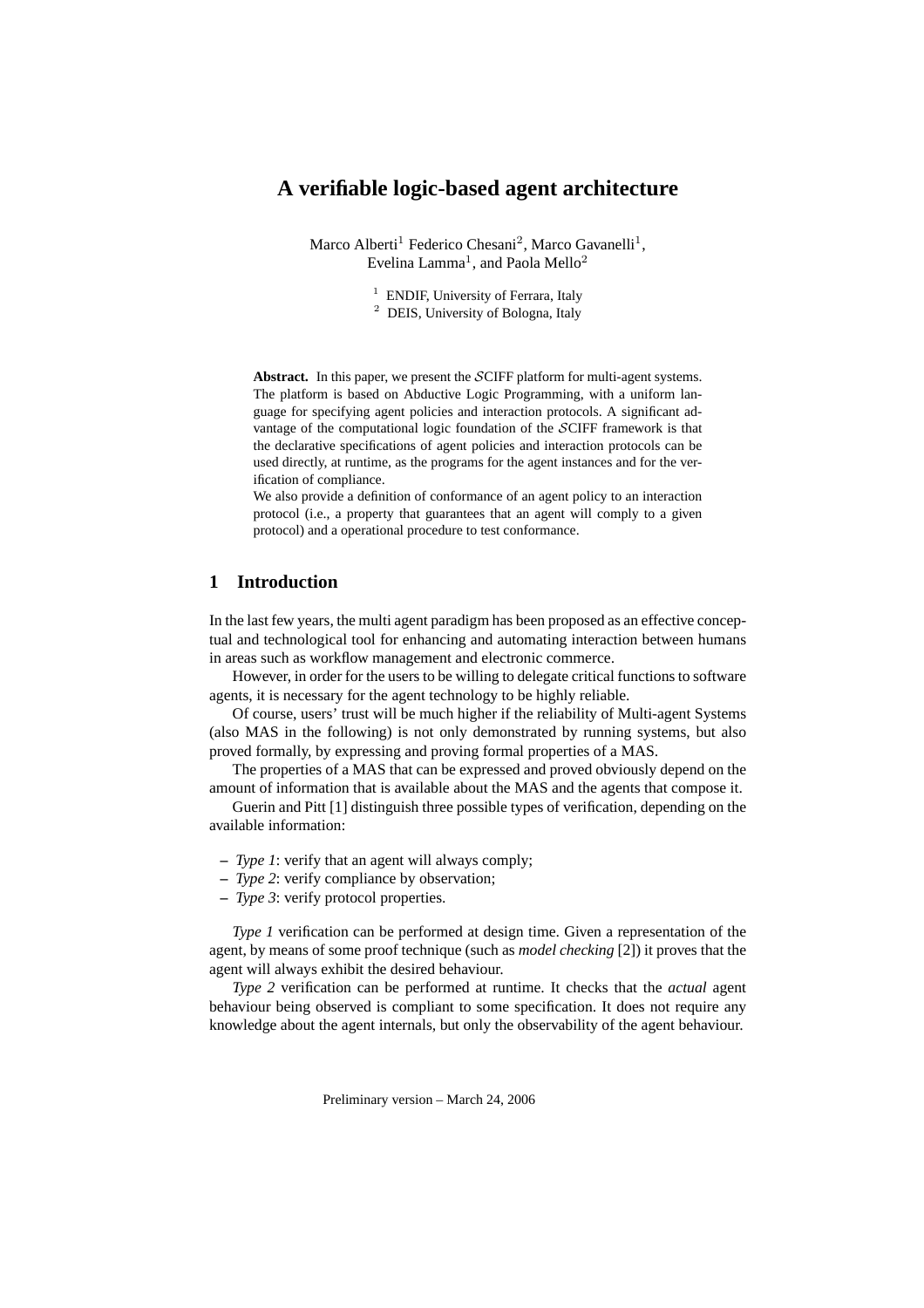*Type 3* verification can be performed at design time. It proves that some property will hold in the society, provided that the agents follow the interaction protocols (i.e., behave accordingly to the interaction specification).

In previous work, we focused on Type 2 and 3: for Type 2 verification, we developed the SCIFF abductive framework and proof procedure [3], and we integrated it into the SOCS-SI system [4]; for Type 3 verification, we developed the g-SCIFF extension of  $\mathcal{S}$ CIFF[5].

In this paper, we present the SCIFF agent platform, and we tackle Type 1 verification. For this type of verification, a representation of the agent internal policy is necessary. We developed an agent model, inspired by that proposed by Kowalski and Sadri [6] where the agent internal policies are expressed by means of the same formalism (the SCIFF language) that we use for specifying interaction protocols. This choice, besides letting us exploit the SCIFF operational machinery to implement agent systems, as we show in this paper, also makes it simpler to express and verify that an agent will be compliant to an interaction protocol.

The paper is structured as follows. In Sect. 2, we introduce the SCIFF agent platform architecture, and the language that can be used for specifying agent policies and interaction protocols. In Sect. 3, we give a definition of conformance, and propose an operational procedure to verify conformance. Discussion of related work and conclusions follow.

## **2 The** S**CIFF agent platform**



**Fig. 1.** The SCIFF agent platform architecture.

The SCIFF agent platform, represented in Fig. 1 has been implemented on top of the JADE agent platform [7].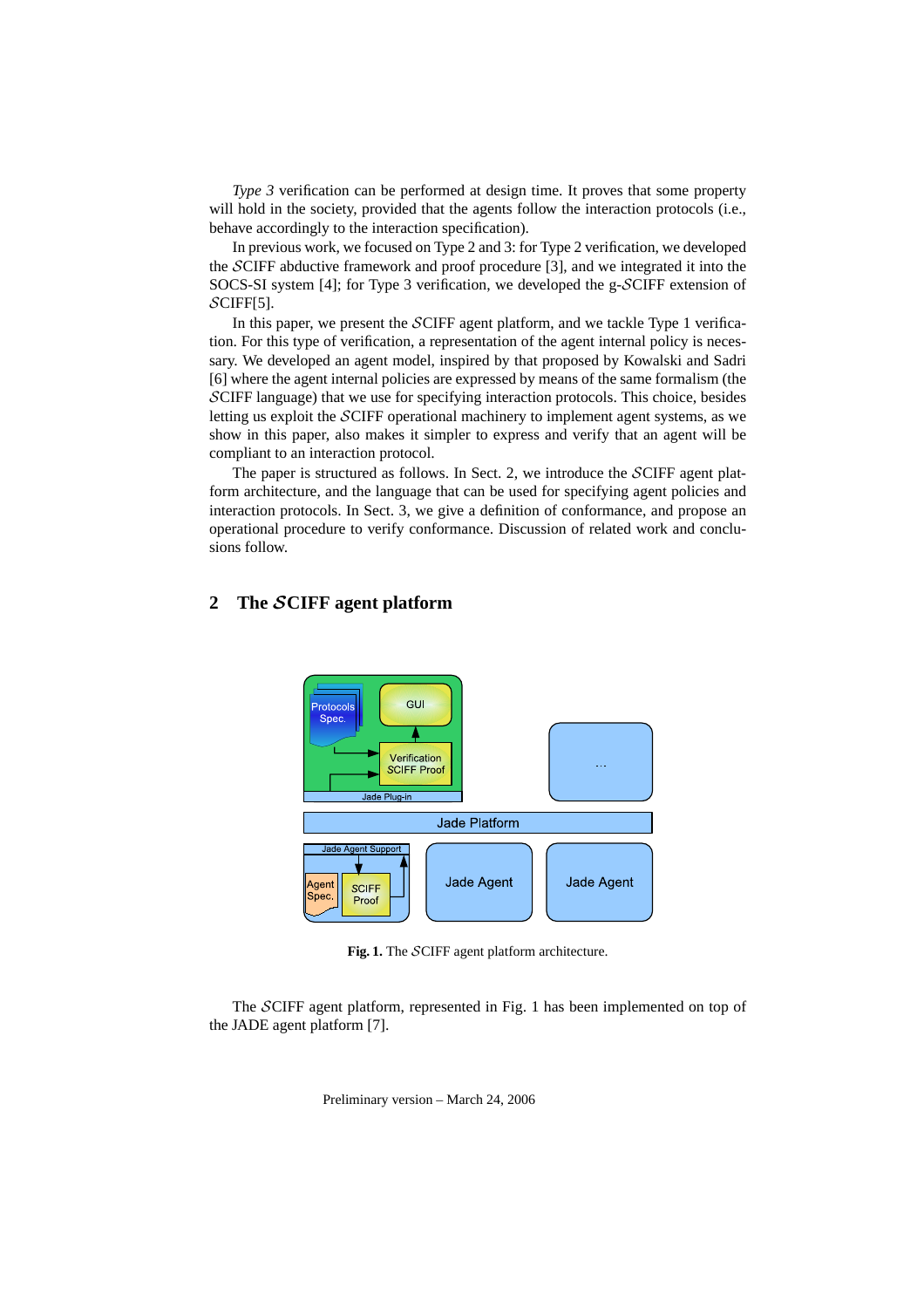The  $\mathcal{S}$ CIFF agent platform is composed of these main components: the  $\mathcal{S}OCS$ - $\mathcal{S}I^3$ tool, which can be used for the on-line verification, the SCIFF agent, whose instances will populate the MAS, and, optionally, other agents which can interact with the SCIFF agents in the MAS.

The agents communicate through a communication channel, and the messages that they exchange

The *SOCS-SI* tool, whose purpose is to observe the agent interaction and to check that they happen according to the interaction protocols, has been discussed in previous publications [4] and, for lack of space, we do not describe it here. However, in the following we briefly introduce the SCIFF abductive framework, which we use to specify both agent policies and interaction protocols.

#### **2.1 The** S**CIFF language**

We specify the agent policies, as well as interaction protocols, by means of an abductive logic program (ALP, for short, in the following) [8].

*Abductive Logic Programs.* An ALP is a triple  $\langle P, A, IC \rangle$ , where P is a logic program, A is a set of distinguished predicates named *abducibles*, and IC is a set of integrity constraints. Reasoning in abductive logic programming is usually goal-directed (being G a goal), and corresponds to find a set of abduced hypotheses  $\Delta$  built from predicates in A such that  $P \cup \Delta \models G$  and  $P \cup \Delta \models IC$ . Suitable proof procedures (e.g., Kakas-Mancarella [9], IFF [10], SLDNFA [11], etc.) have been proposed to compute such set  $\Delta$ , in accordance with the chosen declarative semantics.

**Events** *Events* are our abstraction to represent the agent behaviour.

We consider two types of events: *happened* events (denoted by the functor H) and *expected* events (denoted by E, and also called *expectations*). Both are abducible, and represent hypotheses on, respectively, which events have happened and which are expected to happen:  $\mathbf{H}(m_x(\ldots), T_x)$ , expresses the fact that a message  $m_x$  has been exchanged between two agents at time  $T_x$ , whereas  $\mathbf{E}(m_x(\ldots), T_x)$  says that the message  $m_x$  is expected to be exchanged at time  $T_x$ .

**Protocol specification** An interaction protocol specifies the allowed interactions among agents from an external viewpoint, i.e., it specifies the desirable agent observable behaviour.

We specify an interaction by means of an abductive logic program. The specification, besides representing a declarative representation of the protocol, is also used directly in the *SOCS-SI* tool as the program for the verification, at run time, that the agents actually comply to the protocol.

A protocol specification  $\mathcal{P}_{prot}$  is defined by the tuple:

$$
\mathcal{P}_{prot} \equiv \langle KB_{prot}, \mathcal{E}_{prot}, \mathcal{IC}_{prot} \rangle
$$

<sup>&</sup>lt;sup>3</sup> The name stands for SOCS Social Infrastructure. SOCS is the acronym of the European project (IST-2001-32530) which originally supported the research for the SCIFF framework.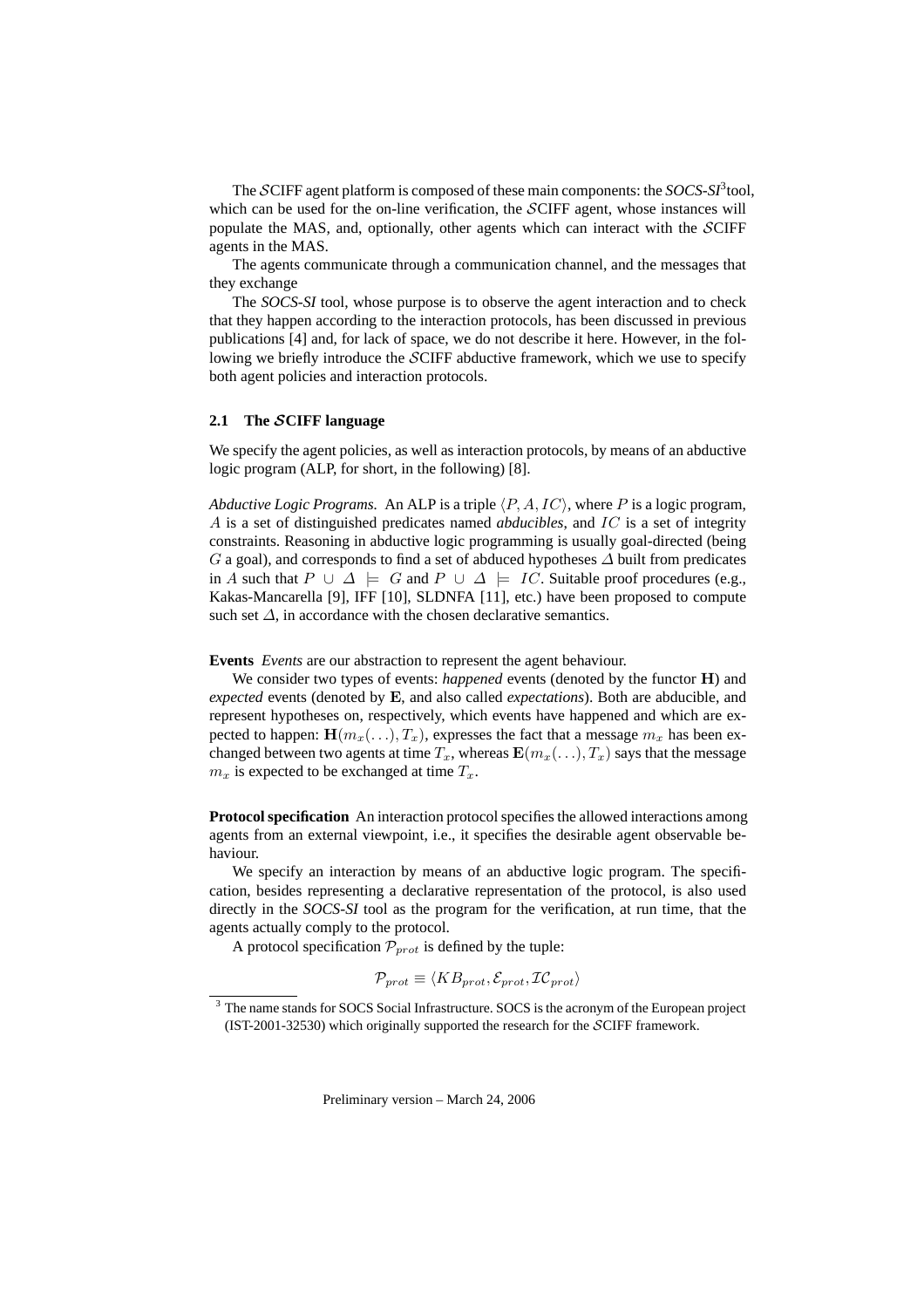- **–** KBprot is the *Knowledge Base*,
- $\epsilon_{prot}$  is the set of *abducible predicates*, and
- **–** ICprot is the set of *Integrity Constraints*.

 $KB_{prot}$  specifies declaratively pieces of knowledge about the interaction protocol, such as role descriptions and the list of participants. It is expressed in the form of clauses (a logic program) that may also contain in their body expectations about the behaviour of participants.

The *abducible predicates* are those that can be hypothesized in our framework, namely happened events  $(H)$  and expectations  $(E)$ .

*Integrity Constraints* are forward rules, of the form  $body \rightarrow head$ , whose *body* can contain literals and (happened and expected) events, and whose *head* can contain (disjunctions of) conjunctions of expectations. The syntax of  $\mathcal{IC}_{prot}$  is the same defined for the SOCS Integrity Constraints [12].

In order to support goal directed interactions, we let the user specify a *goal*, which has the same syntax as the body of the clauses in  $KB_{prot}$ .

| <b>Specification 2.1</b> Integrity Constraints for the <i>query_ref</i> interaction protocol. |        |                                                  |  |
|-----------------------------------------------------------------------------------------------|--------|--------------------------------------------------|--|
|                                                                                               | $\sim$ | $\sim$ $\sim$ $\sim$ $\sim$ $\sim$ $\sim$ $\sim$ |  |

 $\mathbf{H}(m_x(A, B, query\_ref(Info)), T) \wedge$ *qr deadline*(*TD*)  $\rightarrow \mathbf{E}(m_x(B, A, \text{inform}(Info, Answer)), TI) \wedge$  $TI < T + TD$  $∨$  **E**( $m_x(B, A,$ *refuse*(*Info*)), *T1*) ∧  $TI < T + TD$  $H(m_x(A, B, \text{inform}(Info, Answer)), Ti)$  $\rightarrow$  **EN**( $m_x(A, B,$  *refuse*(*Info*)), *Tr*)

Spec. 2.1 shows the integrity constraints for the FIPA *query ref* interaction protocol [13].

Intuitively, the first IC means that if agent A sends to agent B a *query ref* message, then B is expected to reply with either an *inform* or a *refuse* message by TD time units later, where TD is defined in the Social Knowledge Base by the *qt\_deadline* predicate (with the example in Spec. 2.2, the value of  $TD$  would be 10).

The second IC means that, if an agent sends an *inform* message, then it is expected not to send a *refuse* message at any time.

### **2.2 The** S**CIFF agent**

The same language used for the specification of the interaction protocols can be used, as we show in Sect. 2.2, for the specification of agent policies. In fact, it can also be used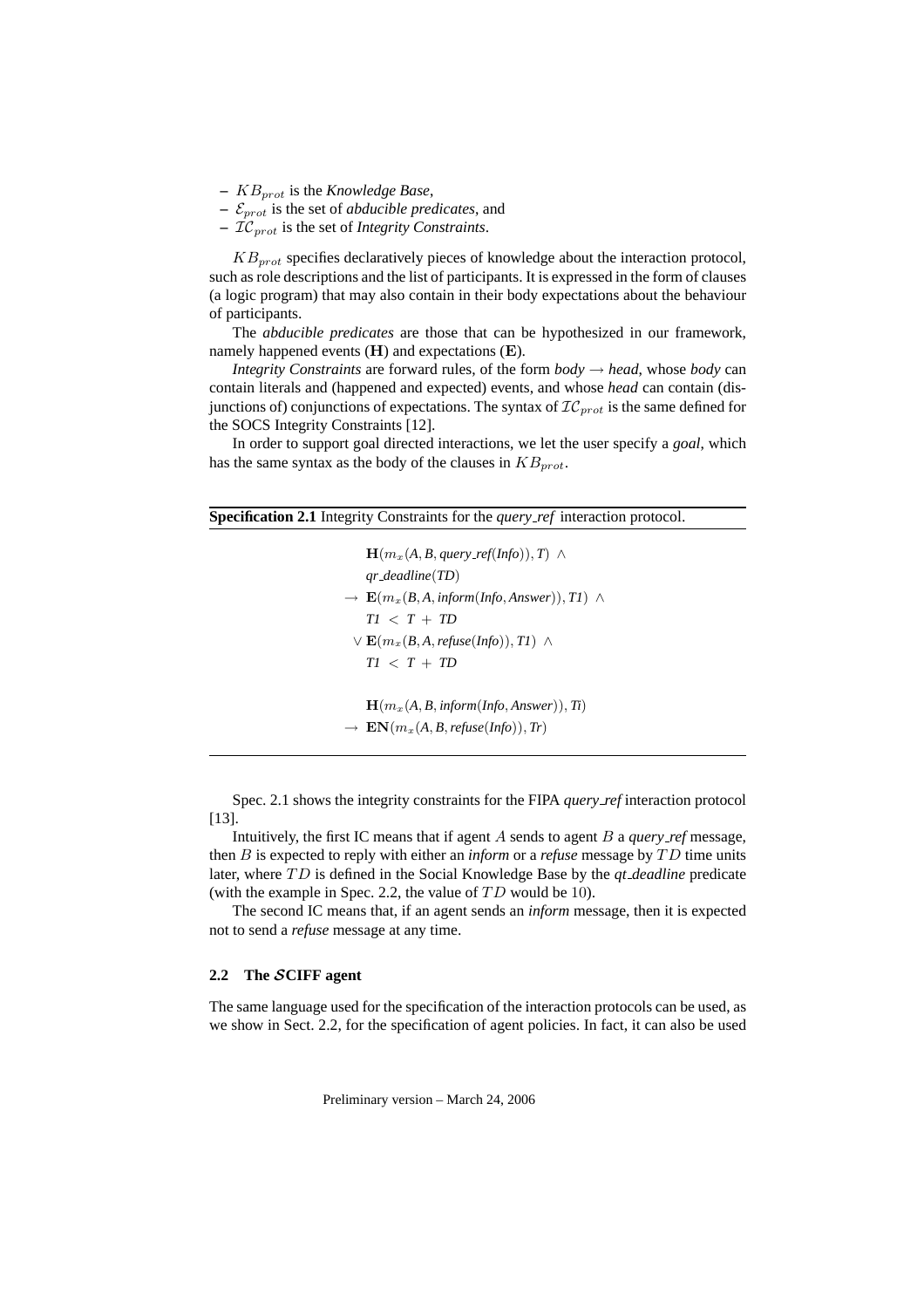*qr deadline*(*10*).

directly as the implementation language of reactive agents, following the Kowalski-Sadri schema [6], as we show in Sect. 2.2.

**Agent specification** An Agent Specification  $\mathcal{P}_{ag}$  is an ALP

$$
\mathcal{P}_{ag} \equiv \langle KB_{ag}, \mathcal{E}_{ag}, \mathcal{IC}_{ag} \rangle
$$

- **–** KBag is the *Knowledge Base* of the agent,
- **–** Eag is the set of *abducible predicates*, and
- **–** ICag is the set of *Integrity Constraints* of the agent.

 $KB_{ag}$  and  $IC_{ag}$  are completely analogous to their counterparts in the protocol specification, except that they represent an individual, rather than global, perspective: they represent, respectively, the declarative knowledge and the policies of the agent.

 $\mathcal{E}_{aq}$  is the set of abducible predicates: as for the protocols, it contains both expectations and happened events. The expectations can be divided into two significant subsets:

- expectations about messages where ag is the sender (of the form  $\mathbf{E}_{ag}(m_x(ag, A, Content))),$ i.e., actions that ag intends to do;
- expectations about messages uttered by other participants to ag (of the form  $\mathbf{E}_{aq}(m_x(A, ws, Content)),$ with  $A \neq aq$ , which can be intended as the messages that  $aq$  is able to understand.

**Specification 2.3** A simple train timetable agent.

 $\mathbf{H}(m_x(A, me, query\_ref(trainTime(TrainCode))), T) \wedge$  $timeTable(TrainCode,TTime)$  $\rightarrow \mathbf{E}(m_x(me, A, \text{inform}(\text{trainTime}(\text{TrainCode}), \text{Time})), \text{TI}).$ 

In Spec. 2.3 a simple agent specification is shown: such agent, upon the request of an information about a train (identified by the train code), always answers back with the time of that train. In the example, we assume that the  $\tt timeTable/2$  predicate is defined in the knowledge base of the agent; for lack of space, we have omitted the knowledge base. We also assume that the keyword me is used in the expectations to identify actions that must be executed by the agent.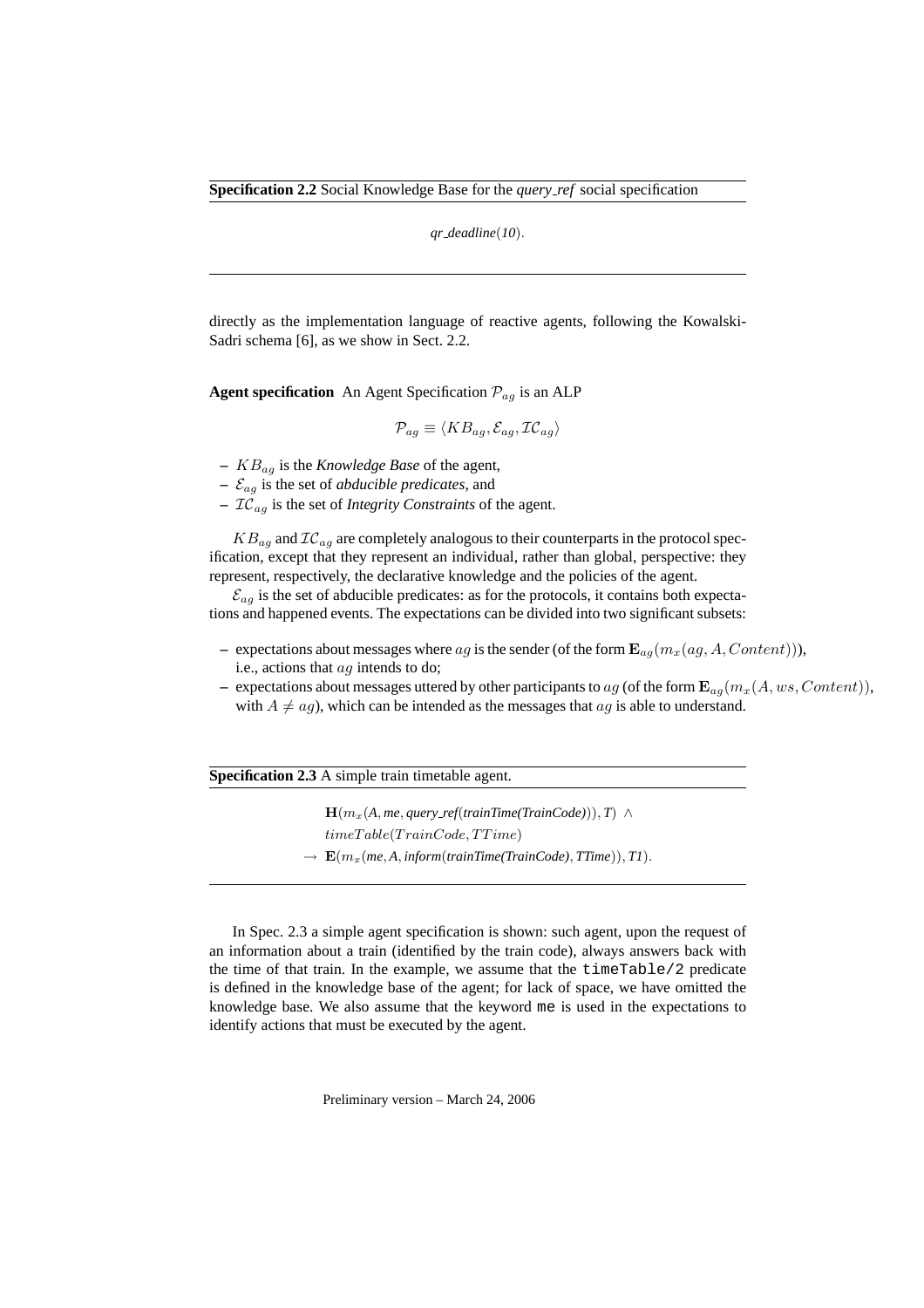**Architecture** The SCIFF agent has been modeled on the basis of the Kowalsky-Sadri cycle for intelligent agents [6]. In particular, the phases of *observe* and *act* have been implemented directly in Java, by extending a JADE agent. The *think* phase instead has been realized using the SCIFF proof procedure, that provides instructions on the basis of the happened events.

A schematic representation of the blocks composing the SCIFF agent is shown in Fig. 2.2.



**Fig. 2.** Schematic diagram of the SCIFF Agent

More in detail, the observation step consists on analyzing all the events that happened since the observation step of the previous cycle. All the events are registered in an *Event Buffer*, a repository that keeps trace of the new events. Three types of events are considered:

- i) Events corresponding to received messages.
- ii) Events corresponding to sent messages.
- $iii)$  Events corresponding to internal state changes.

The "think" step consists of using the SCIFF proof procedure to elaborate the happened events, and to generate a set of alternative expected behaviours. By applying a further selection function to all the alternatives, only one behaviour is selected, and it is passed on to the execution block.

Finally, the execution step consists on interpreting the expected behaviour generated by the SCIFF proof procedure. The expectations about the behaviour of other agents will not be considered (it will be a task of the SCIFF procedure to understand if such expectations have been satisfied or not, possibly providing further behaviours). Instead, expectations that regards actions to be done by the agent itself, will be interpreted as orders to be executed. If the expectation, e.g., is about sending a certain message, then the execution block will send such message. Then, for each action executed, the execution block generates a corresponding event and updates the buffer of the happened events: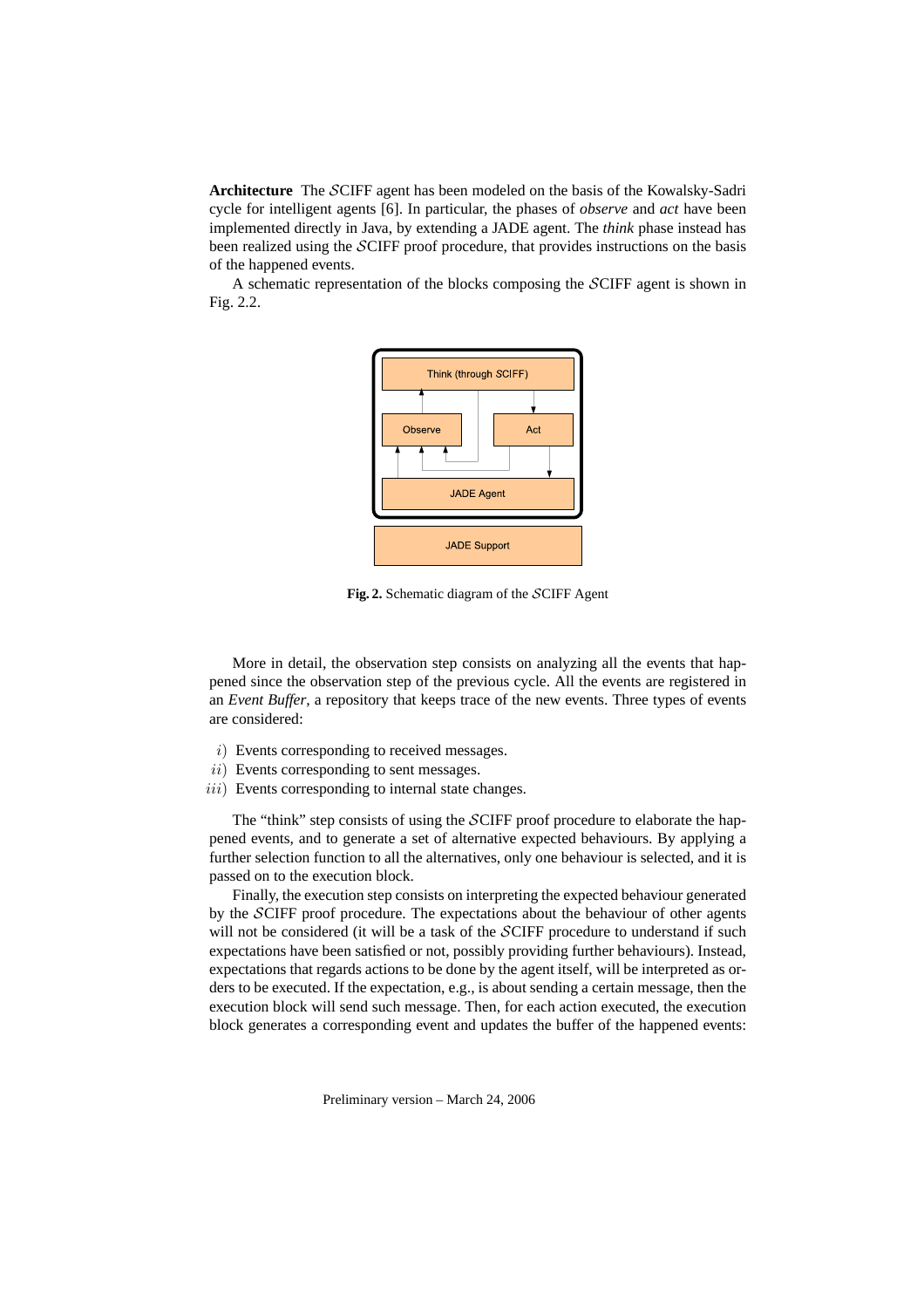in this way it is possible to specify Integrity Constraints in such a way that  $\mathcal{SCIFF}$ procedure can reason also about the actions made by the agent itself.

## **3 Conformance**

In this section, we define the conformance of an agent to an interaction protocol, and we propose an operational procedure to check conformance.

#### **3.1 Definitions**

The intuitive meaning of the notion of conformance is the ability of an agent to interact with other agents as specified by an interaction protocol.

**Definition 1.** *Given an agent specification*  $\mathcal{P}_{aq} \equiv \langle KB_{aq}, \mathcal{E}_{aq}, \mathcal{IC}_{aq} \rangle$  *and an interaction protocol specification*  $\mathcal{P}_{prot} \equiv \langle KB_{prot}, \mathcal{E}_{prot} \rangle$ , and given the abductive *program*  $\langle KB_U, \mathcal{E}_U, \mathcal{IC}_U \rangle$ ,

 $-$  KB<sub>U</sub>  $\triangleq$  KB<sub>prot</sub> ∪ KB<sub>aq</sub>  $\mathcal{L} = \mathcal{E}_U \ \triangleq \ \mathcal{E}_{prot} \ \cup \ \mathcal{E}_{ag}$  $-$  I ${\cal C}_U \ \triangleq \ {\cal IC}_{prot} \ \cup \ {\cal IC}_{ag}$ 

*a* possible interaction *is a pair* (HAP, EXP) *where* HAP *is a set of events (atoms with functor* **H**), and **EXP** is a set of expectations (atoms with functors in  $\mathcal{E}_U$ ) such *that*

$$
KB_U \cup \textbf{HAP} \cup \textbf{EXP} \models G \tag{1}
$$

$$
KB_U \cup \textbf{HAP} \cup \textbf{EXP} \models \mathcal{IC}_U \tag{2}
$$

$$
\mathbf{E}_{ag}(m_x(ag, R, M)) \to \mathbf{H}(m_x(ag, R, M)) \tag{3}
$$

$$
\mathbf{E}_{prot}(m_x(A, B, M)) \wedge A \neq ag \rightarrow \mathbf{H}(m_x(A, B, M))
$$
 (4)

Conditions (1) and (2) express the requirement, usual in abductive frameworks, that the set of generated abducibles entail both the goal and the integrity constraints.

Condition (3) expresses the fact that the agent will fulfill the expectations that it has about its own behaviour. Condition (4) formalizes the idea that the other agents will behave according to the protocol. These two conditions will be used as generative rules in the operational semantics.

G is the goal of the derivation.

*Example 1.* Given the specifications in Specs. 2.1 and 2.3, a possible interaction is given by

$$
\mathbf{HAP} = \{ \mathbf{H}(m_x(b, a, query\_ref(trainTime(10))), 1), \tag{5}
$$

$$
\mathbf{H}(m_x(a, b, \text{inform}(\text{trainTime}(12))), 2)\}
$$
 (6)

$$
\mathbf{EXP} = \{ \mathbf{E}_{ag}(m_x(a, b, \text{inform}(\text{trainTime}(I'))), T'), \tag{7} \}
$$

$$
\mathbf{E}_{prot}(m_x(a, b, inform(trainTime(I'))), T')\}
$$
 (8)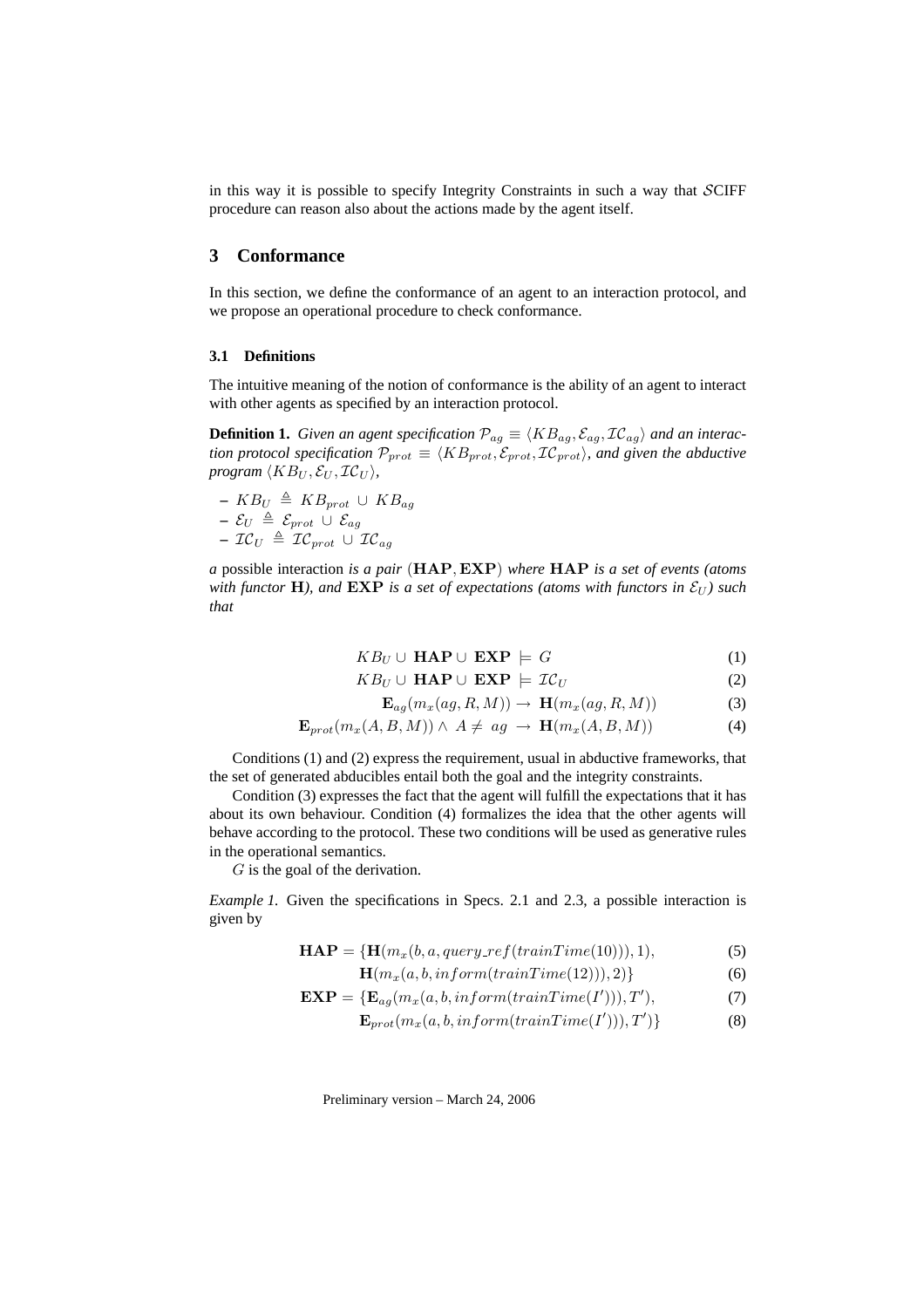We can now provide a definition of *conformance* based on the possible interactions, selecting those that indeed respect the protocol and agent specifications.

**Definition 2**  $\left(\exists\text{-Conformance}\right)$ . *An agent specification*  $\mathcal{P}_{ag}$  *is* existentially conformant to a protocol specification  $\mathcal{P}_{prot}$  if there exists at least one possible interaction  $(\mathbf{HAP}^{py}, \mathbf{EXP}^{py})$ *such that the following implications hold:*

$$
\mathbf{E}_{ag}(m_x(a, A, M)) \to \mathbf{H}(m_x(a, A, M)) \tag{9}
$$

$$
\mathbf{E}_{prot}(m_x(S, A, M)) \to \mathbf{H}(m_x(S, A, M)) \tag{10}
$$

Condition (9) requires that if  $\alpha$  had an expectation about sending a message, the corresponding event should have happened. If this event is not present in  $HAP^{py}$ , from Def. 1 we can infer that the event was unexpected from the protocol viewpoint. This situation corresponds to the case where  $a$  is determined to utter a message that is not envisaged by the protocol: in this case there is not conformance between  $a$  and the protocol.

Condition (10) requires that every message expected by the protocol indeed happens. Together with conditions (3) and (4), this means that all expectations involving the agent being tested are matched by a corresponding expectation of the protocol. This condition is false if there exists an expectation of the protocol without a corresponding expectation of the agent, i.e., either if  $ag$  may receive (during interactions specified by the protocol) a message that it is not able to understand, or if the aget failed to utter a message that the protocol expects.

*Example 2.* The agent specified in Spec. 2.3 is ∃-conformant to the protocol specified in Spec. 2.1, because the possible interaction in Eq. (8) also respects the conditions in Eqs. (9) and (10).

**Definition 3** ( $\forall$ -**Conformance**). An agent specification  $\mathcal{P}_{aq}$  is universally conformant to a protocol specification  $\mathcal{P}_{prot}$  if for all pairs  $(\mathbf{HAP}^{py}, \mathbf{\tilde{EXP}}^{py})$  of Def. 1 the condi*tions (9-10) hold.*

When Definitions 2 and 3 hold together for an agent ag, we say that ag is *conformant*.

### **3.2 Operational test**

The operational semantics is based on the two versions of the SCIFF proof procedure developed in the SOCS project. The SCIFF proof procedure was proven sound [14] and complete [15]; SCIFF terminates [14] for acyclic programs. The SCIFF proof procedure considers the H events as a predicate defined by a set of incoming atoms, and is devoted to generate expectations corresponding to a given history and to check that expectations indeed match with happened events. SCIFF was developed to check the compliance of agents to protocols [3]. The SCIFF proof procedure is based on a rewriting system transforming one node to another (or to others) as specified by rewriting steps called *transitions*.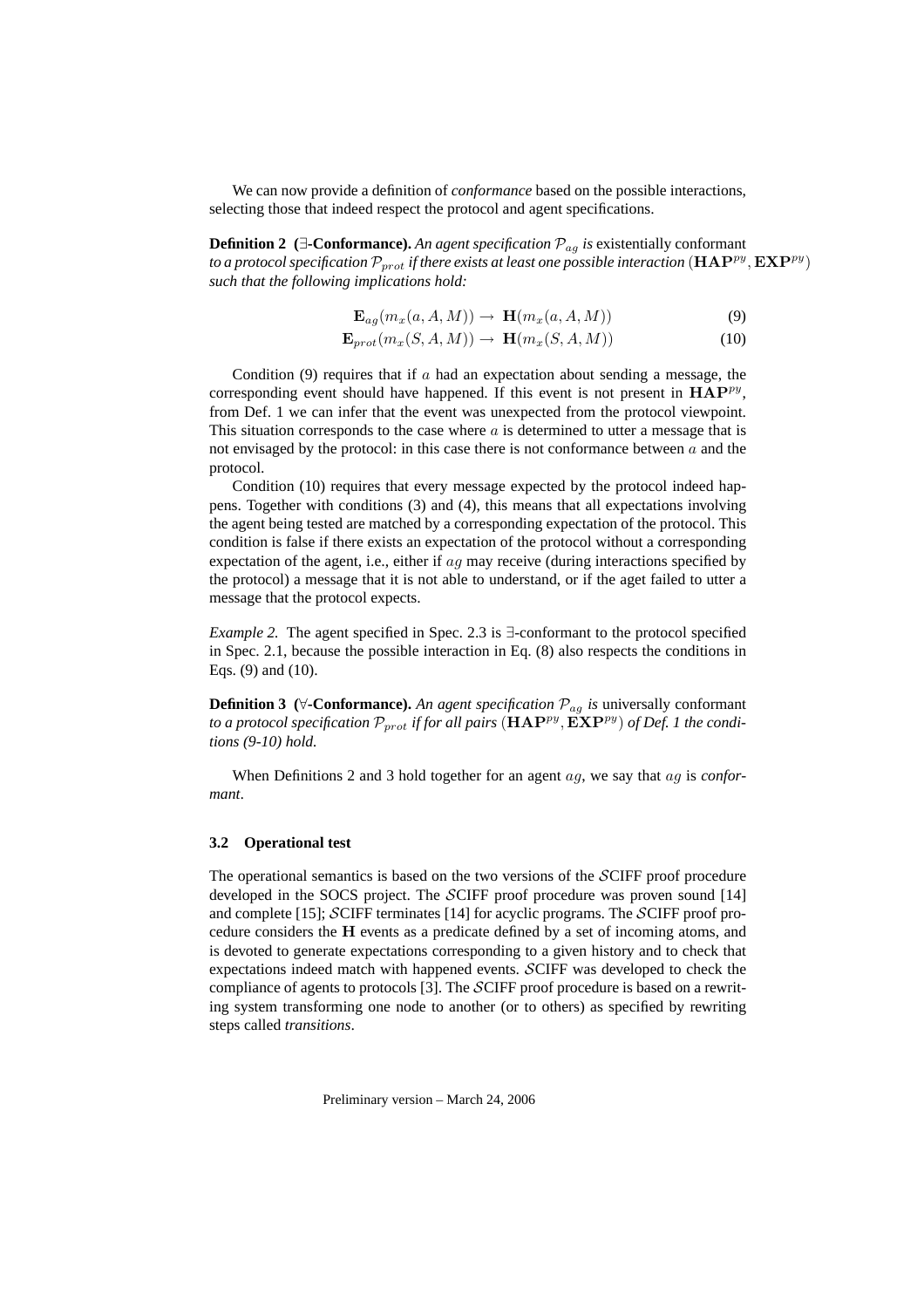The g-SCIFF proof procedure, instead, considers H as an abducible predicate and aims at finding both the set of expectations and the history that fulfils some property requested as goal. g-SCIFF has been used to prove properties of protocols, such as security protocols [17], and others. It contains the same rules in SCIFF; in the version adopted in this paper, we also added as integrity constraints the rules (3) and (4).



**Fig. 3.** The conformance test.

In order to prove conformance, we apply the two proof procedures to the two phases implicitly defined in the previous section, as shown in Fig. 3.2. We decompose the proof of feeble conformance into a *generative* phase and a *test* phase. In the generative phase, we generate, by means of g-SCIFF, all the possible histories. Of course, those histories need not be generated as ground histories (the set of ground histories can be infinite), but intensionally: the  $H$  events can contain variables, possibly with constraints  $\hat{a}$  la Constraint Logic Programming [16].

In the test phase, we check with SCIFF the compliance of the generated histories both with respect to the agent and the protocol specifications. If all the histories are conformant, the agent is feeble conformant to the protocol: at runtime, all the possible agent instances will behave accordingly to the protocol . Otherwise, if there exists at least one history that is not conformant, the agent is not conformant.

## **4 Related work**

Our work is highly inspired by Baldoni et al. [18], who adopt a Multi-agent Systems point of view in defining a priori conformance in order to guarantee interoperability of Web Services whose interactions are specified by choreographies. As in [18], we give an interpretation of the a-priori conformance as a property that relates two formal specifications: the global one determining the interactions allowed by the interaction protocols and the local one related to the single agent policies. But, while in [18] a specification is represented as a finite state automation, we claim that the formalisms and technologies developed in the area of Computational Logic in providing a declarative representation of the social knowledge, could be applied also in the context of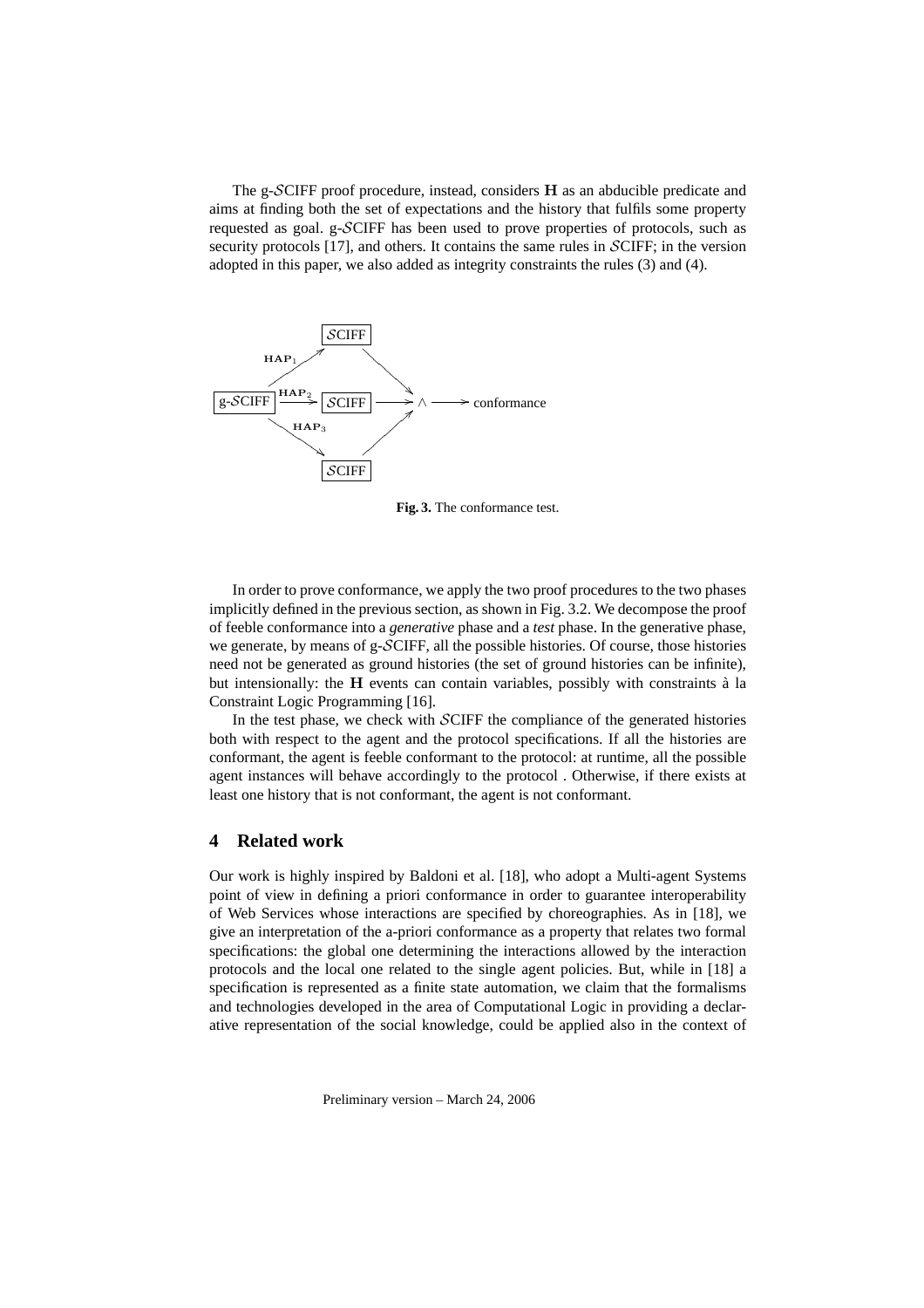interaction protocol with respect to the conformance checking of agents. For example, a difference between our work and [18] can be found in the number of parties as they can manage only 2-party choreographies while we do not impose any such limit on the number of interacting agents.

In [19, 20], the authors apply a formalism based on computational logic to the apriori conformance in the MAS field. Their formalism is similar to the one we propose, but they restrict their analysis to a particular type of protocols (named *shallow protocols*). Doing this, they address only 2-party interactions, without the possibility of expressing conditions over the content of the exchanged messages.

The use of abduction for verification was also explored in other work. Noteworthily, Russo et al. [21] use an abductive proof procedure for analysing event-based requirements specifications. Their method uses abduction for analysing the correctness of specifications, while our system is more focussed on the check of compliance/conformance of a set of agents.

## **5 Conclusions**

In this paper, we introduced an agent platform based on the SCIFF abductive framework. The main features of the framework are the possibility to define and check the conformance of an agent to a protocol, and the fact that the specification of an agent can be used, directly, as its implementation as a reactive system.

We described the architecture of the system, the language for the specification of the agent policies and the interaction protocols, a declarative definition of conformance of an agent to a protocol, and an operational procedure to verify conformance.

## **Acknowledgements**

This work has been partially supported by the MIUR PRIN 2005 project *Specification and verification of agent interaction protocols*.

## **References**

- 1. Guerin, F., Pitt, J.: Proving properties of open agent systems. In Castelfranchi, C., Lewis Johnson, W., eds.: Proceedings of the First International Joint Conference on Autonomous Agents and Multiagent Systems (AAMAS-2002), Part II, Bologna, Italy, ACM Press (2002) 557–558
- 2. Merz, S.: Model checking: A tutorial overview. In Cassez, F., Jard, C., Rozoy, B., M.D.Ryan, eds.: Modeling and Verification of Parallel Processes. Number 2067 in Lecture Notes in Computer Science, Springer-Verlag (2001) 3–38
- 3. Alberti, M., Gavanelli, M., Lamma, E., Mello, P., Torroni, P.: The sciff abductive proofprocedure. In: Proceedings of the 9th National Congress on Artificial Intelligence, AI\*IA 2005. Volume 3673 of Lecture Notes in Artificial Intelligence., Springer-Verlag (2005) 135– 147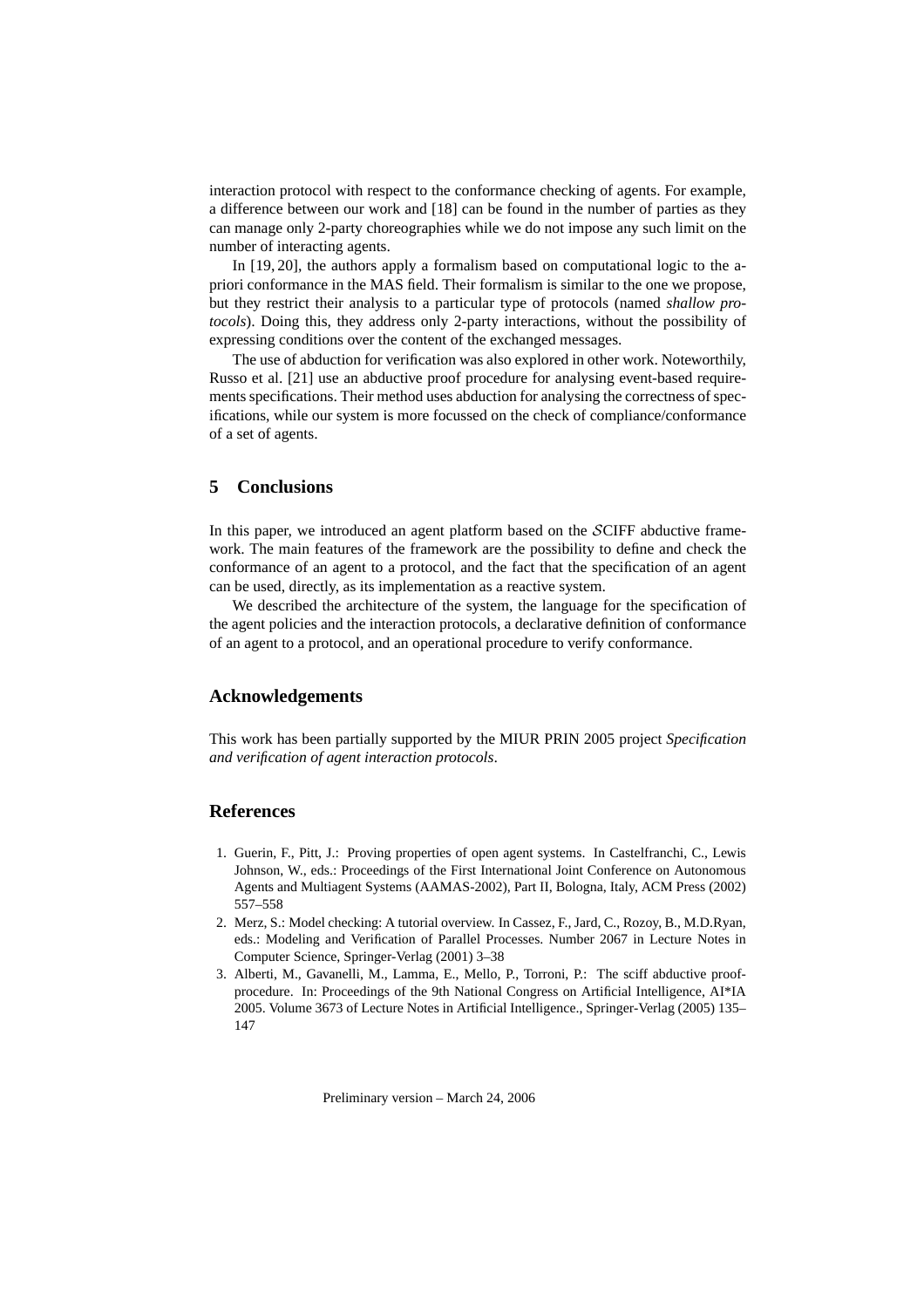- 4. Alberti, M., Chesani, F., Gavanelli, M., Lamma, E., Mello, P., Torroni, P.: Compliance verification of agent interaction: a logic-based tool. In Trappl, R., ed.: Proceedings of the 17th European Meeting on Cybernetics and Systems Research, Vol. II, Symposium "From Agent Theory to Agent Implementation" (AT2AI-4), Vienna, Austria, Austrian Society for Cybernetic Studies (2004) 570–575 Extended version to appear in a special issue of Applied Artificial Intelligence, Taylor & Francis, 2006.
- 5. Alberti, M., Chesani, F., Gavanelli, M., Lamma, E., Mello, P., Torroni, P.: Security protocols verification in abductive logic programming: a case study. In Dikenelli, O., Gleizes, M.P., Ricci, A., eds.: ESAW 2005 workshop notes, Kusadasi, Aydin, Turkey (2005)
- 6. Kowalski, R.A., Sadri, F.: From logic programming towards multi-agent systems. Annals of Mathematics and Artificial Intelligence **25** (1999) 391–419
- 7. : (Java Agent DEvelopment framework) Home Page: http://sharon.cselt.it/ projects/jade/.
- 8. Kakas, A.C., Kowalski, R.A., Toni, F.: Abductive Logic Programming. Journal of Logic and Computation **2** (1993) 719–770
- 9. Kakas, A.C., Mancarella, P.: On the relation between Truth Maintenance and Abduction. In Fukumura, T., ed.: Proceedings of the 1st Pacific Rim International Conference on Artificial Intelligence, PRICAI-90, Nagoya, Japan, Ohmsha Ltd. (1990) 438–443
- 10. Fung, T.H., Kowalski, R.A.: The IFF proof procedure for abductive logic programming. Journal of Logic Programming **33** (1997) 151–165
- 11. Denecker, M., Schreye, D.D.: SLDNFA: an abductive procedure for abductive logic programs. Journal of Logic Programming **34** (1998) 111–167
- 12. Alberti, M., Chesani, F., Gavanelli, M., Lamma, E., Mello, P., Torroni, P.: The SOCS computational logic approach for the specification and verification of agent societies. In Priami, C., Quaglia, P., eds.: Global Computing: IST/FET International Workshop, GC 2004 Rovereto, Italy, March 9-12, 2004 Revised Selected Papers. Volume 3267 of Lecture Notes in Artificial Intelligence. Springer-Verlag (2005) 324–339
- 13. : FIPA Query Interaction Protocol (2001) Published on August 10th, 2001, available for download from the FIPA website, http://www.fipa.org.
- 14. Gavanelli, M., Lamma, E., Mello, P.: Proof of properties of the SCIFF proof-procedure. (Technical Report CS-2005-01)
- 15. Gavanelli, M., Lamma, E., Mello, P.: Proof of completeness of the SCIFF proof-procedure. (Technical Report CS-2005-02)
- 16. Jaffar, J., Maher, M.: Constraint logic programming: a survey. Journal of Logic Programming **19-20** (1994) 503–582
- 17. Alberti, M., Chesani, F., Gavanelli, M., Lamma, E., Mello, P., Torroni, P.: Security protocols verification in Abductive Logic Programming: A case study. In Pettorossi, A., Proietti, M., Senni, V., eds.: CILC 2005 - Convegno Italiano di Logica Computazionale, Universita degli ` Studi di Roma Tor Vergata (2005)
- 18. Baldoni, M., Baroglio, C., Martelli, A., Patti, V., Schifanella, C.: Verifying the conformance of web services to global interaction protocols: A first step. In Bravetti, M., Kloul, L., Zavattaro, G., eds.: EPEW/WS-FM. Volume 3670 of Lecture Notes in Computer Science., Springer (2005)
- 19. Endriss, U., Maudet, N., Sadri, F., Toni, F.: Protocol conformance for logic-based agents. In Gottlob, G., Walsh, T., eds.: Proceedings of the Eighteenth International Joint Conference on Artificial Intelligence, Acapulco, Mexico (IJCAI-03), Morgan Kaufmann Publishers (2003)
- 20. Endriss, U., Maudet, N., Sadri, F., Toni, F.: Logic-based agent communication protocols. In Dignum, F., ed.: Advances in Agent Communication. Volume 2922 of LNAI. Springer-Verlag (2004) 91–107